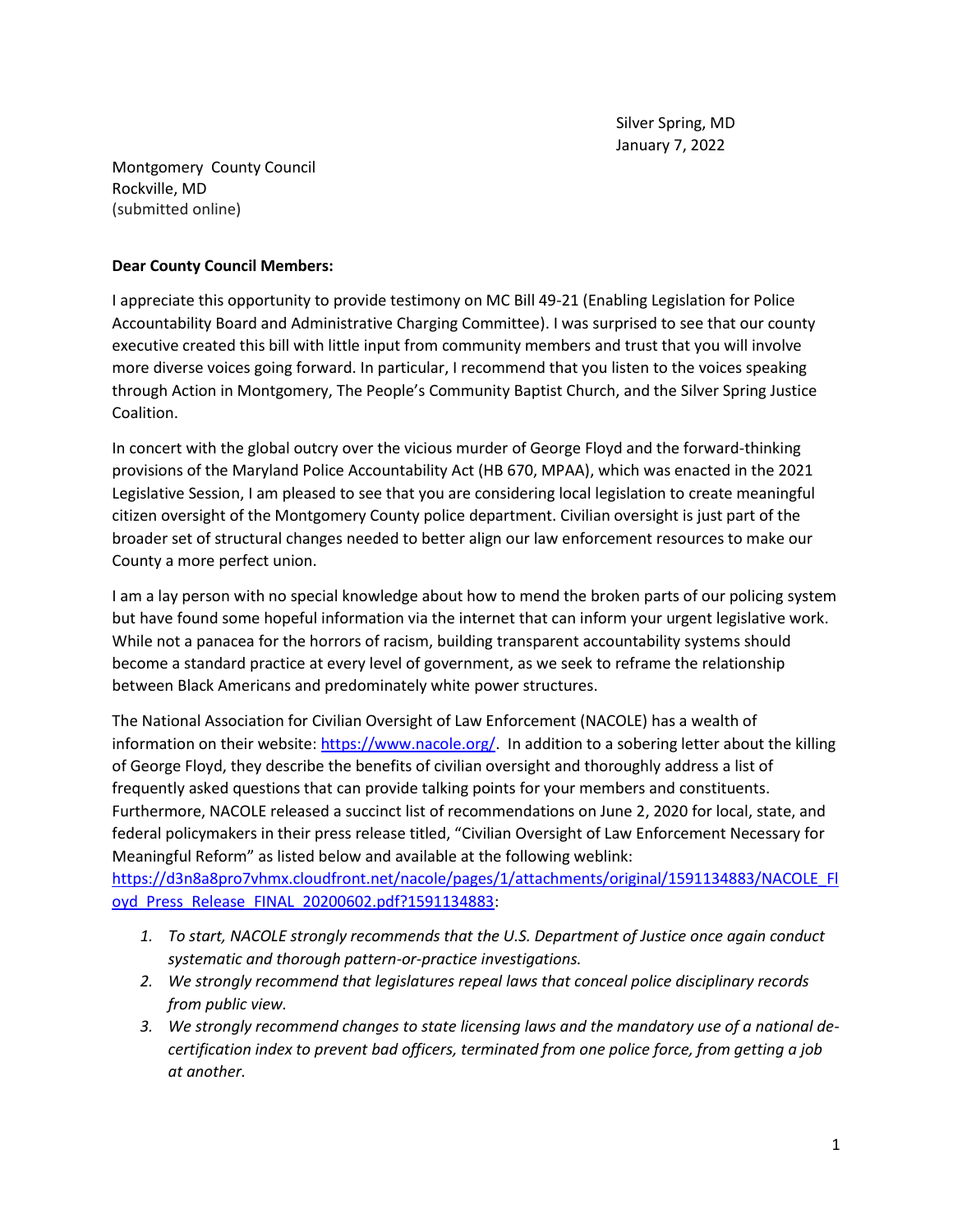- *4. We strongly recommend that state and local laws and law enforcement policies and procedures require the greatest possible transparency of internal processes, community inclusion, and strong accountability mechanisms.*
- *5. We strongly recommend that oversight entities have unfettered access to department data and records, personnel files, and police, jail, and prison facilities, so that they can carry out their existing mandates.*
- 6. *We strongly recommend that oversight agencies have the authority to investigate, take testimony, audit or review internal investigations or processes, and make policy recommendations that will allow law enforcement departments to begin to serve communities in a truly just and unbiased way*

Montgomery County's civilian oversight authority should be a practical mechanism to help 1) protect civil rights by revising individual cases or patterns of potential civil rights cases, such as the use of excessive force and racial profiling; 2) ensure greater accountability and compliance with existing laws; 3) build bridges between police forces and communities; 4) increase public trust and confidence in the police; 5) support effective policing by fostering public cooperation with law enforcement; and 6) help municipalities and agencies manage risk from lawsuits claiming unlawful actions by individual officers or departmental failures. In your legislation, please state the County's intent to evaluate the effectiveness of the new civilian oversight board so we can learn what is working and what needs to change over time.

NACOLE's FAQs address critical issues that must be discussed locally here in Montgomery County if we are to generate the widespread political and public support needed to establish and sustain an effective oversight board. Please address these topics in your anticipated hearings and rule-making processes.

- [What are the benefits of police oversight?](https://www.nacole.org/benefits)
- [Oversight Models: Is one model better than another?](https://www.nacole.org/oversight_models)
- [What are the features of an effective police oversight body?](https://www.nacole.org/police_oversight)
- [What are the steps a community should take in establishing effective police oversight?](https://www.nacole.org/steps)
- [How can NACOLE help community members/city officials implement or improve oversight?](https://www.nacole.org/improve_oversight)
- [What should the qualifications and training be for oversight practitioners?](https://www.nacole.org/qualifications)
- [What types of complaints should be accepted?](https://www.nacole.org/complaints)
- [Is it necessary for an oversight authority to conduct investigations?](https://www.nacole.org/conduct_investigations)
- [Who should make the final determination as to whether the allegations in a complaint should be](https://www.nacole.org/final_determination)  [sustained and what corrective actions, or disciplinary measures should be imposed?](https://www.nacole.org/final_determination)
- [Should the oversight entity have subpoena power?](https://www.nacole.org/subpoena_power)

Another credible third-party information source is The Urban Institute, which published a short article titled, "Are civilian oversight agencies actually holding police accountable?" at the following web address:

[https://www.urban.org/urban-wire/are-civilian-oversight-agencies-actually-holding-police](https://www.urban.org/urban-wire/are-civilian-oversight-agencies-actually-holding-police-accountable#:~:text=Although%20there%20is%20no%20strict,of%20complaints%20against%20police%20officers.)[accountable#:~:text=Although%20there%20is%20no%20strict,of%20complaints%20against%20police%2](https://www.urban.org/urban-wire/are-civilian-oversight-agencies-actually-holding-police-accountable#:~:text=Although%20there%20is%20no%20strict,of%20complaints%20against%20police%20officers.) [0officers.](https://www.urban.org/urban-wire/are-civilian-oversight-agencies-actually-holding-police-accountable#:~:text=Although%20there%20is%20no%20strict,of%20complaints%20against%20police%20officers.) Organizations like this will be needed to assess the effectiveness of oversight bodies at every level of government.

Two examples illustrate the variation regarding civilian oversight at the local level: